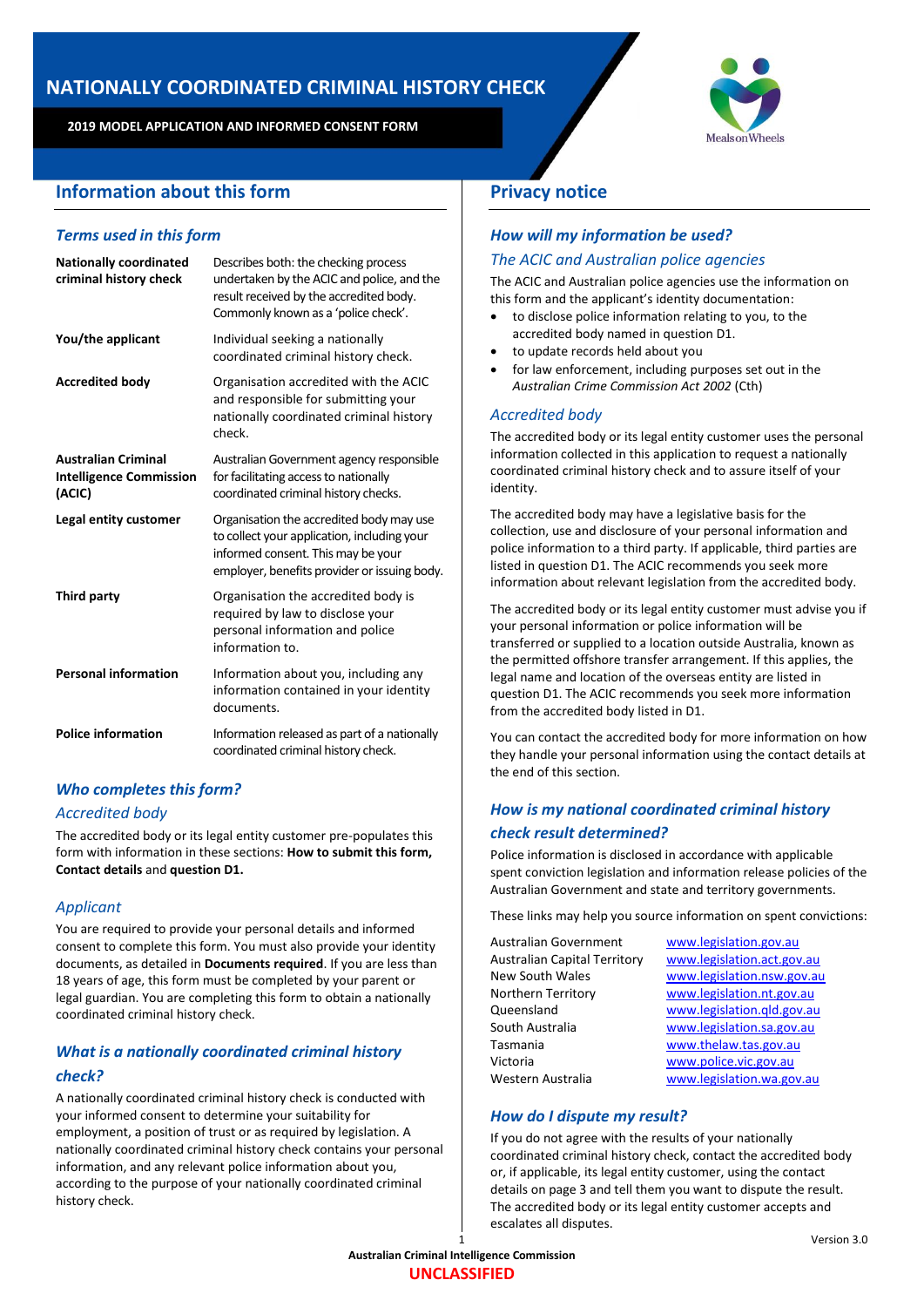# *Providing incomplete, false or misleading information*

You must take reasonable steps to ensure you provide accurate, complete and up-to-date personal information. Withholding and/or providing misleading, or false information on this form is a Commonwealth offence and you may be prosecuted under the *Criminal Code Act 1995 (Cth).* 

If you become aware you have provided incorrect information you must contact the accredited body as soon as possible.

# **Documents required**

# *Minimum identity requirements*

You must provide four documents with your completed form to confirm your identity:

- **one commencement of identity document** to confirm your birth in Australia or arrival in Australia
- **one primary use in the community document** to show the use of your identity in the community; and
- **two secondary use in the community documents**

The accredited body or its legal entity customer will use these documents to verify your identity with the personal information you have provided on this form. The personal information contained in your identity documents will be used to conduct a nationally coordinated criminal history check, as you consent to in Section D.

The documentation you provide must include evidence of your full name, date of birth and a photograph of you. If a photograph is not provided on the identity documents presented, a passport-style photograph certified by a person listed in Schedule 2 of the *[Statutory Declarations Regulations 1993 \(Cth\)](https://www.legislation.gov.au/Details/F2006C00248)* can be accepted in addition to the four required documents.

## *Commencement documents*

- (a) full **Australian birth certificate** (not an extract or birth card)
- (b) current **Australian passport** (not expired)
- (c) **Australian visa** current at time of entry to Australia as a resident or tourist **\***
- (d) **ImmiCard** issued by Department of Home Affairs (previously the Department of Immigration and Border Protection) that enables the cardholder to prove their visa and/or migration status and enroll in services
- (e) **certificate of identity** issued by Department of Foreign Affairs and Trade (DFAT) to refugees and non-Australian citizens for entry to Australia
- (f) **document of identity** issued by DFAT to Australian citizens or persons who have the nationality of a Commonwealth country for travel purposes
- (g) **certificate of evidence** of resident status.

**\*** A Visa Entitlement Verification Online (VEVO) record may be provided. If you are a New Zealand citizen on a Special Category Visa, you can request your VEVO details from the Department of Home Affairs via their website.

### *Primary documents*

- a) current **Australian drivers licence**, learner permit or provisional licence issued by a state or territory, showing a signature and/or photo and the same name as claimed
- b) **Australian marriage certificate** issued by a state or territory (church or celebrant-issued certificates are not accepted)
- c) current **passport** issued by a country other than Australia with a valid entry stamp or visa
- d) current **proof of age** or **photo identity card** issued by an Australian Government agency in the name of the applicant, with a signature and photo
- e) current **shooters** or **firearms licence** showing a signature and photo (not minor or junior permit or licence)
- for persons under 18 years of age with no other Primary Use in Community Documents, a current **student identification card** with a signature or photo.

## *Secondary documents*

- a) **certificate of identity** issued by DFAT
- b) **document of identity** issued by DFAT
- c) **convention travel document secondary** (United Nations) issued by DFAT
- d) **foreign government issued documents** (for example, drivers licence)
- e) **Medicare card**
- f) **enrolment with the Australian Electoral Commission**
- g) **security guard** or **crowd control photo licence**
- h) **evidence of right to an Australian government benefit** (Centrelink or Veterans' Affairs)
- i) **consular photo identity card** issued by DFAT
- j) **photo identity card** issued to an officer by a police force
- k) **photo identity card** issued by the Australian Defence Force
- l) **photo identity card** issued by the Australian Government or a state or territory government
- m) **Aviation Security Identification Card**
- n) **Maritime Security Identification card**
- o) **credit reference check**
- p) **Australian tertiary student photo identity document**
- q) **Australian secondary student photo identity document**
- r) certified **academic transcript** from an Australian university
- s) **trusted referees report**
- t) **bank card**
- u) **credit card.**

## *Names*

All names under which you have been or are currently known will be included on the nationally coordinated criminal history check. If you are concerned about the disclosure of details relating to your previous known names, please contact the accredited body through which you are submitting your check for a nationally coordinated criminal history check for assistance.

# *Change of name*

If you provide identity documents using a former name, you must provide evidence of your name change. This means providing a change of name certificate issued by the Australian Registry of Births, Deaths and Marriages or an Australian marriage certificate issued by a state or territory, in addition to your four identity documents. **Church or celebrant-issued certificates are not accepted.**

# *Special provisions for proof of identity*

The ACIC recognises that in exceptional circumstances you may not be able to meet the minimum proof of identity requirements. Please contact the accredited body who will assess your ability to meet the requirements and determine the most suitable method to confirm your identity.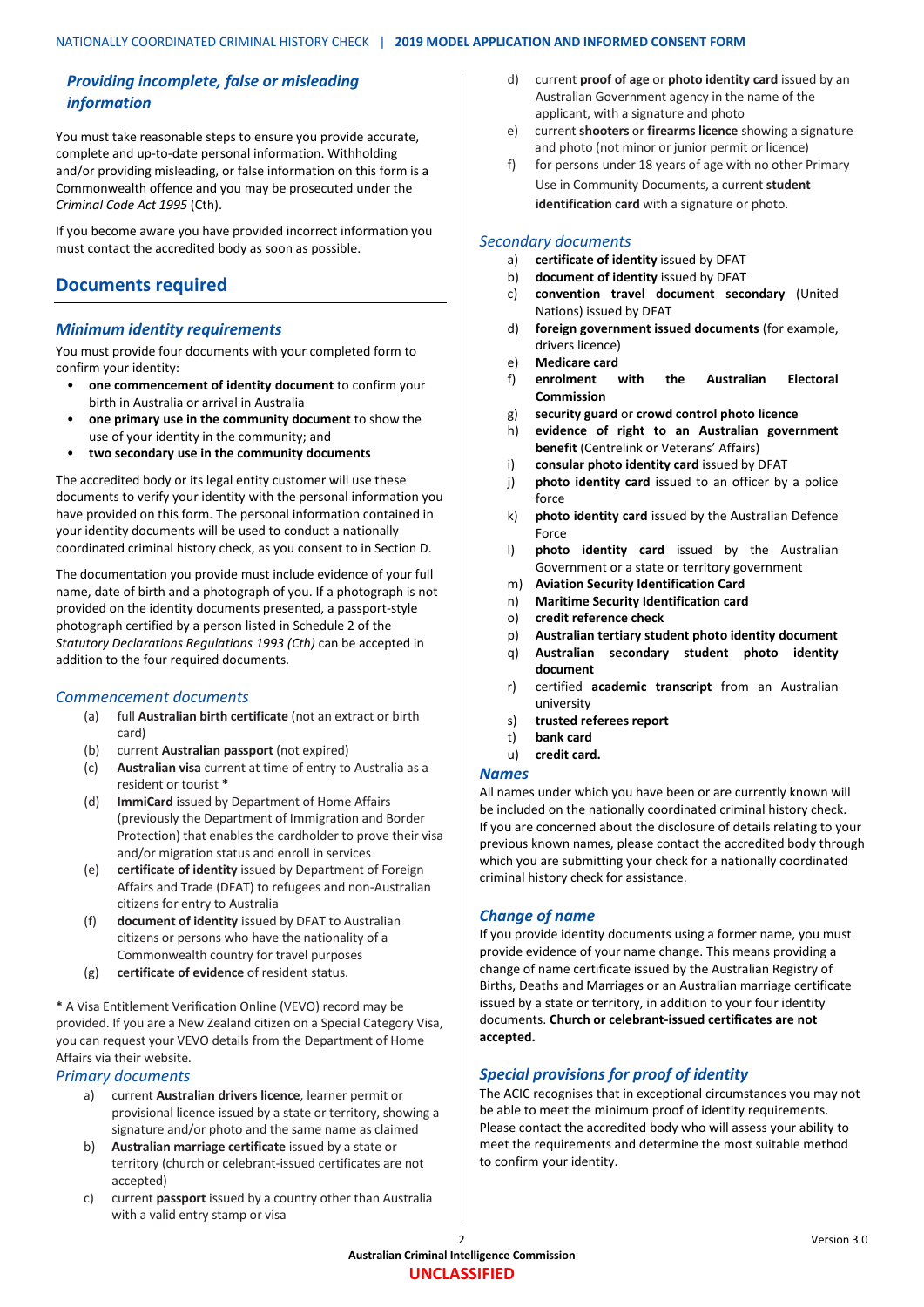# **How to submit this form**

Before submitting this form, ensure all sections are complete and that you have signed and dated the form.

Submit your completed form and identity documents using these instructions:

**\*Type in neat and clear \* Ensure that Legal Entity Customer Details on Page 5 & 6 and Section E Declaration on page 7 are filled in duly \*All the 4 ID requirements are met from different 3 categories**

### *Contact details*

You can contact the accredited body or its legal entity customer for more information on the nationally coordinated criminal history check process, how your personal information is handled and how you can dispute your result.

#### **Accredited body**

Meals On Wheels NSW Ltd

### Contact details

4/80 Cooper St Surry Hills NSW 2010

#### **Legal entity customer** (if applicable)

To be filled on section D1(page 5 & 6)

#### Contact details

To be filled on section D1(page 5 & 6)

# **Section A – Personal information**

#### **A1. Please read this before answering the following questions.**

You must disclose all names you have been known by throughout your life, including your primary name, name before marriage (maiden name), and other previous names and/or alias names.

All names that you submit as part of your nationally coordinated criminal history check, will appear on the check result. If you are concerned about the disclosure of previous name, please contact the accredited body.

With each additional name you provide, you must include your family name, first given names and other given names (if applicable).

#### *Example:*

When Lucianne was born, she was given the first name Lucianne, second given name Jane and surname of Jones. When she was married, she changed her surname to Smith. Lucianne commonly uses the name Lucy when introducing herself in the community.

As such, Lucianne has four known names—her current name, maiden name, the alias name she used before she got married and the alias name she uses now. Lucianne needs to provide all four names when completing this form, as follows:

**Current name:** Smith, Lucianne Jane

| <b>Maiden name:</b><br>Alias name: | Jones, Lucianne Jane<br>Smith, Lucy Jane                                                                                                                                 |
|------------------------------------|--------------------------------------------------------------------------------------------------------------------------------------------------------------------------|
| Previous name:                     | Jones, Lucy Jane                                                                                                                                                         |
| Primary name                       |                                                                                                                                                                          |
| Family name                        |                                                                                                                                                                          |
| First given name(s)                |                                                                                                                                                                          |
| Other given name(s)                |                                                                                                                                                                          |
| Family name                        | Previous known name (if applicable)                                                                                                                                      |
| First given name(s)                |                                                                                                                                                                          |
| Other given name(s)                |                                                                                                                                                                          |
| Name Type                          | Maiden<br>Alias<br>Previous<br>Previous known name (if applicable)                                                                                                       |
| Family name                        |                                                                                                                                                                          |
| First given name(s)                |                                                                                                                                                                          |
| Other given name(s)                |                                                                                                                                                                          |
| Name Type                          | Maiden<br>Alias<br>Previous                                                                                                                                              |
| U                                  | If more room is required, please list on a separate<br>sheet, sign and attach to this form.                                                                              |
|                                    | <b>Additional sheet attached?</b><br>No<br>Yes                                                                                                                           |
|                                    | A2. Please read this before answering the following question.                                                                                                            |
|                                    | You must select the gender that best describes how you<br>identify yourself within the community.                                                                        |
|                                    | The gender details that you submit as part of your nationally<br>coordinated criminal history check, will be the gender that<br>appears on the check result.             |
|                                    | The ACIC's processes are aligned with the Australian<br>Government Guidelines on the Recognition of Sex and<br>Gender. If these Guidelines affect you and you would like |

| Your gender |  |                        |
|-------------|--|------------------------|
| M           |  | $\vert$ $\vert$ (Male) |
| F           |  | (Female)               |

X | (Indeterminate/intersex/unspecified)

contact the ACIC directly at [npcs@acic.gov.au](mailto:npcs@acic.gov.au)

#### **A3. Please read this before answering the following questions.**

additional information specifically regarding this, please

If you cannot provide all these details, contact the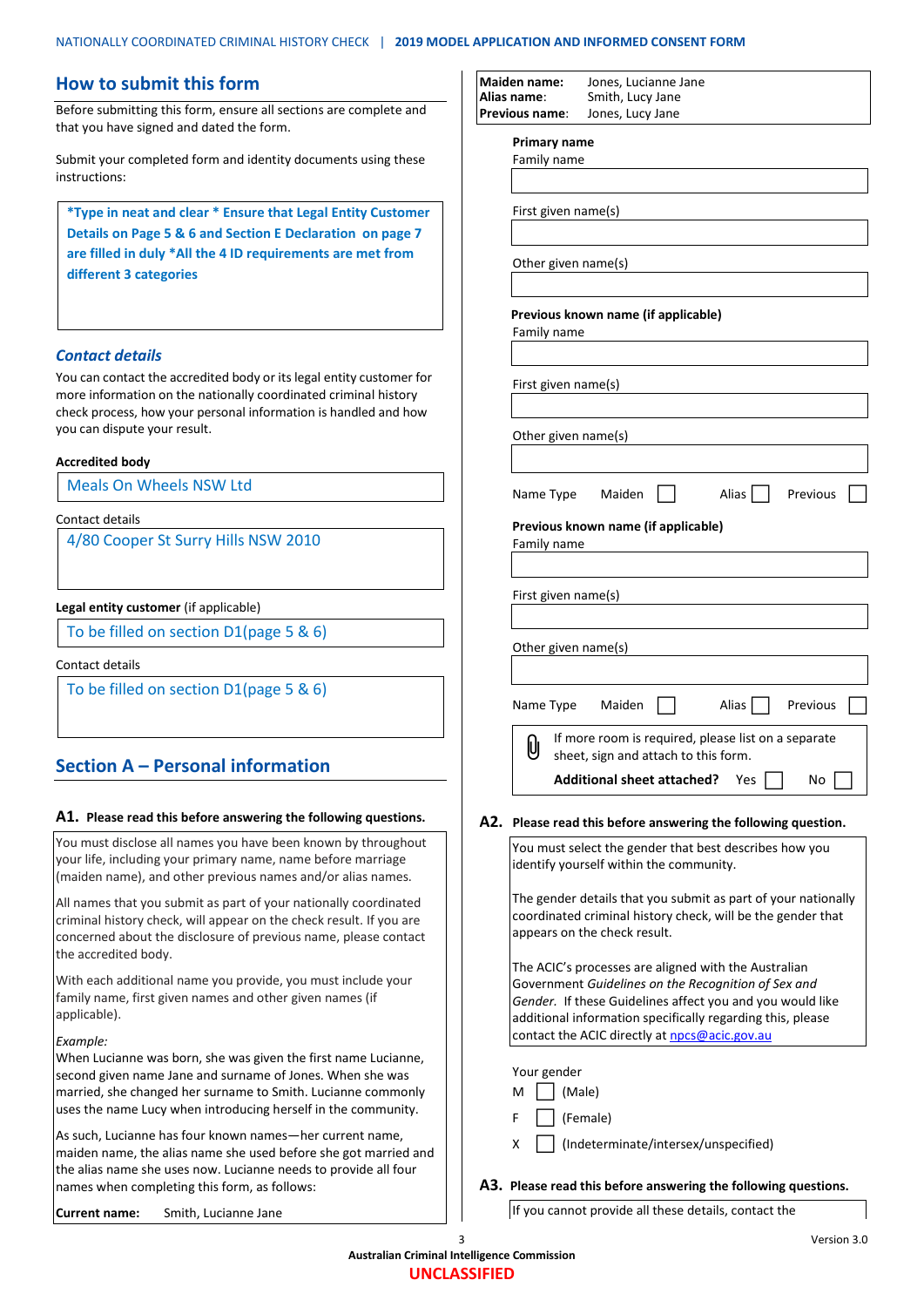# NATIONALLY COORDINATED CRIMINAL HISTORY CHECK | **2019 MODEL APPLICATION AND INFORMED CONSENT FORM**

| accredited body or its legal entity customer.                                                                                                                                       | Previous residential address 3                                                                                                                                                  |                                                     |
|-------------------------------------------------------------------------------------------------------------------------------------------------------------------------------------|---------------------------------------------------------------------------------------------------------------------------------------------------------------------------------|-----------------------------------------------------|
| Your date of birth                                                                                                                                                                  | <b>Street address</b>                                                                                                                                                           |                                                     |
|                                                                                                                                                                                     |                                                                                                                                                                                 |                                                     |
| Your place of birth                                                                                                                                                                 | Suburb/town                                                                                                                                                                     |                                                     |
| Suburb/town                                                                                                                                                                         | State/territory                                                                                                                                                                 | <b>Postcode</b>                                     |
|                                                                                                                                                                                     | <b>Country</b>                                                                                                                                                                  |                                                     |
| State/territory                                                                                                                                                                     | Dates residing at address:                                                                                                                                                      |                                                     |
|                                                                                                                                                                                     | $\prime$<br>$\prime$<br>From                                                                                                                                                    | To<br>$\prime$<br>$\prime$                          |
| Country                                                                                                                                                                             |                                                                                                                                                                                 |                                                     |
|                                                                                                                                                                                     | U<br>sheet, sign and attach to this form.                                                                                                                                       | If more room is required, please list on a separate |
| A4. Please read this before answering the following questions.                                                                                                                      | <b>Additional sheet attached?</b> Yes                                                                                                                                           | No                                                  |
| Provide your current and previous residential addresses for<br>the past five years.                                                                                                 | A5. Please read this before answering the following questions.                                                                                                                  |                                                     |
| If you cannot provide full details, provide as much information<br>as possible. If you are unsure how to complete this section<br>contact the organisation that gave you this form. | If you have an Australian drivers licence and/or an<br>Australian firearms licence, you must provide the licence<br>number and the state or territory that issued your licence. |                                                     |
| <b>Current residential address</b>                                                                                                                                                  | If you have a foreign drivers licence and/or a firearm licence<br>you must provide the licence number and the country that                                                      |                                                     |
| <b>Street address</b>                                                                                                                                                               | issued your licence.                                                                                                                                                            |                                                     |
|                                                                                                                                                                                     | If you have a passport, you must provide the passport                                                                                                                           |                                                     |
| Suburb/town                                                                                                                                                                         | number and the country that issued your passport.                                                                                                                               |                                                     |
| State/territory<br><b>Postcode</b>                                                                                                                                                  | Drivers licence number (if available)                                                                                                                                           |                                                     |
| Country                                                                                                                                                                             |                                                                                                                                                                                 |                                                     |
| Dates residing at address:                                                                                                                                                          | Issued by (state/territory)                                                                                                                                                     |                                                     |
| $\prime$<br>From                                                                                                                                                                    |                                                                                                                                                                                 |                                                     |
| Previous residential address 1                                                                                                                                                      | Firearm licence number (if available)                                                                                                                                           |                                                     |
| <b>Street address</b>                                                                                                                                                               |                                                                                                                                                                                 |                                                     |
|                                                                                                                                                                                     | Issued by (state/territory)                                                                                                                                                     |                                                     |
| Suburb/town                                                                                                                                                                         |                                                                                                                                                                                 |                                                     |
| State/territory<br><b>Postcode</b>                                                                                                                                                  | Passport number (if available)                                                                                                                                                  |                                                     |
| Country                                                                                                                                                                             |                                                                                                                                                                                 |                                                     |
| Dates residing at address:                                                                                                                                                          | Issued by (country)                                                                                                                                                             |                                                     |
| I<br>$\prime$<br>From<br>To<br>$\prime$                                                                                                                                             |                                                                                                                                                                                 |                                                     |
| Previous residential address 2                                                                                                                                                      | <b>Section B - Purpose of the nationally</b>                                                                                                                                    |                                                     |
| <b>Street address</b>                                                                                                                                                               | coordinated criminal history check                                                                                                                                              |                                                     |
|                                                                                                                                                                                     | The purpose for your nationally coordinated criminal history check                                                                                                              |                                                     |
| Suburb/town                                                                                                                                                                         | helps determine what police information is disclosed on your result.                                                                                                            |                                                     |
| State/territory<br><b>Postcode</b>                                                                                                                                                  | B1. Please read this before answering the following question.                                                                                                                   |                                                     |
| Country                                                                                                                                                                             | For question B1, provide the following information:                                                                                                                             |                                                     |
| Dates residing at address:                                                                                                                                                          | 1. position title, occupation, volunteer role or entitlement                                                                                                                    |                                                     |
| $\prime$<br>From<br>$\prime$<br>To<br>T<br>I                                                                                                                                        | being sought                                                                                                                                                                    |                                                     |
|                                                                                                                                                                                     | 2. proposed place of work (name of organisation or type of<br>workplace or industry)                                                                                            |                                                     |
|                                                                                                                                                                                     | 3. location of the role (town and state/territory)                                                                                                                              |                                                     |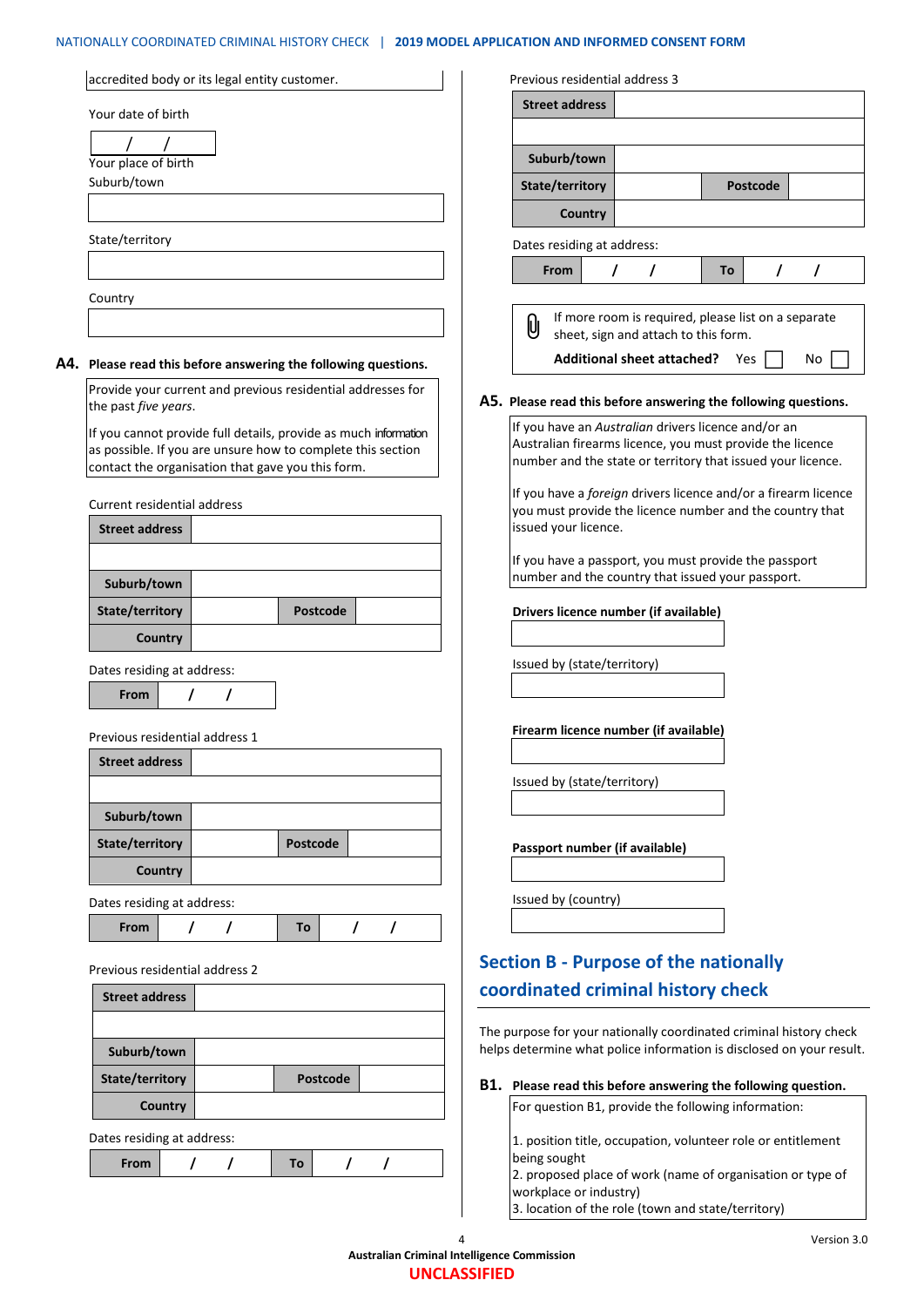Acronyms must not be used – except for the state/territory. *Example:* Case worker, Youth Housing Facilities, Canberra, ACT.

*Example:* volunteer in canteen, St Bebes, Canberra, ACT

Your position title, occupation, volunteer role or entitlement

Your proposed place of work (name of organisation or type of workplace or industry)

The location of your work (town and state/territory)

#### **B2. Please read this before answering the following question.**

For question B2, indicate whether you will have supervised/unsupervised contact with vulnerable groups as part of the role you are applying for.

#### *Vulnerable groups means:*

- *a child,* 

- *an adult who is disadvantaged or in need of special care, support or protection because of age, disability or risk of abuse or neglect.*

*Contact means direct or indirect face-to-face contact, phone contact or any type of communication over the internet.*

*Supervision means in the presence of an adult who is responsible for the safety or care of the vulnerable person.*

*Unsupervised means you will not be in the presence of an adult who is responsible for the safety or care of the vulnerable person.*

Select the statement that best describes the role you are applying for:

**Supervised contact with vulnerable people**

**Unsupervised contact with vulnerable people**

**No contact with vulnerable people**

# **Section C – Type of nationally coordinated criminal history check**

#### **C1. Please read this before answering the following question.**

You may request a volunteer check if you will hold a position or perform a role where you will not receive any salary, benefits or financial gain. This includes students undertaking compulsory vocational placements.

Volunteer check type must not be selected for the Australian Government's Work for the Dole Scheme. **You must be able to validate the charity organisation or** 

**volunteer position to support your selection of the volunteer type.**

| What is the check type? |  |  |
|-------------------------|--|--|
| Standard                |  |  |
| Volunteer               |  |  |

# **Section D – Informed consent**

### *What is informed consent?*

Your informed consent is needed before an accredited body can request a nationally coordinated criminal history check for you. Your informed consent means you:

- have read and understood the information provided in this form about how your personal information and any police information relevant to you will be handled and disclosed
- provide your permission for the accredited body to request a nationally coordinated criminal history check on your behalf
- provide your permission for the accredited body to disclose your information to any organisation listed in D1 of this form.

### *How do I provide my informed consent?*

An important aspect of providing informed consent is that you understand what you are consenting to. It is important that you read the consent statements in question D2 and, where required, get clarification from the accredited body or its legal entity customer, to ensure complete understanding. You must then sign and date this form at D2, to give your informed consent.

#### **Important: Please read this information about question D1.**

The accredited body is required to complete the details at D1 before providing the form to you.

D1 provides the details of the organisations to whom your personal and police information will be disclosed to.

In question D2, you will provide your informed consent for your personal and police information to be disclosed to the ACIC, Australian police agencies, law enforcement agencies, and any organisations detailed in question D1.

### **D1. Organisations to whom the applicant's personal and police information will be disclosed**

#### **Accredited Body**

Accredited body (legal name)

Meals On Wheels NSW Ltd

Address

4/80 Cooper St Surry Hills NSW 2010

Preferred contact details

Rezwan

ABN

87 418 074 604

#### **Legal entity customer or related government entity**

Legal entity customer or related government entity (legal name)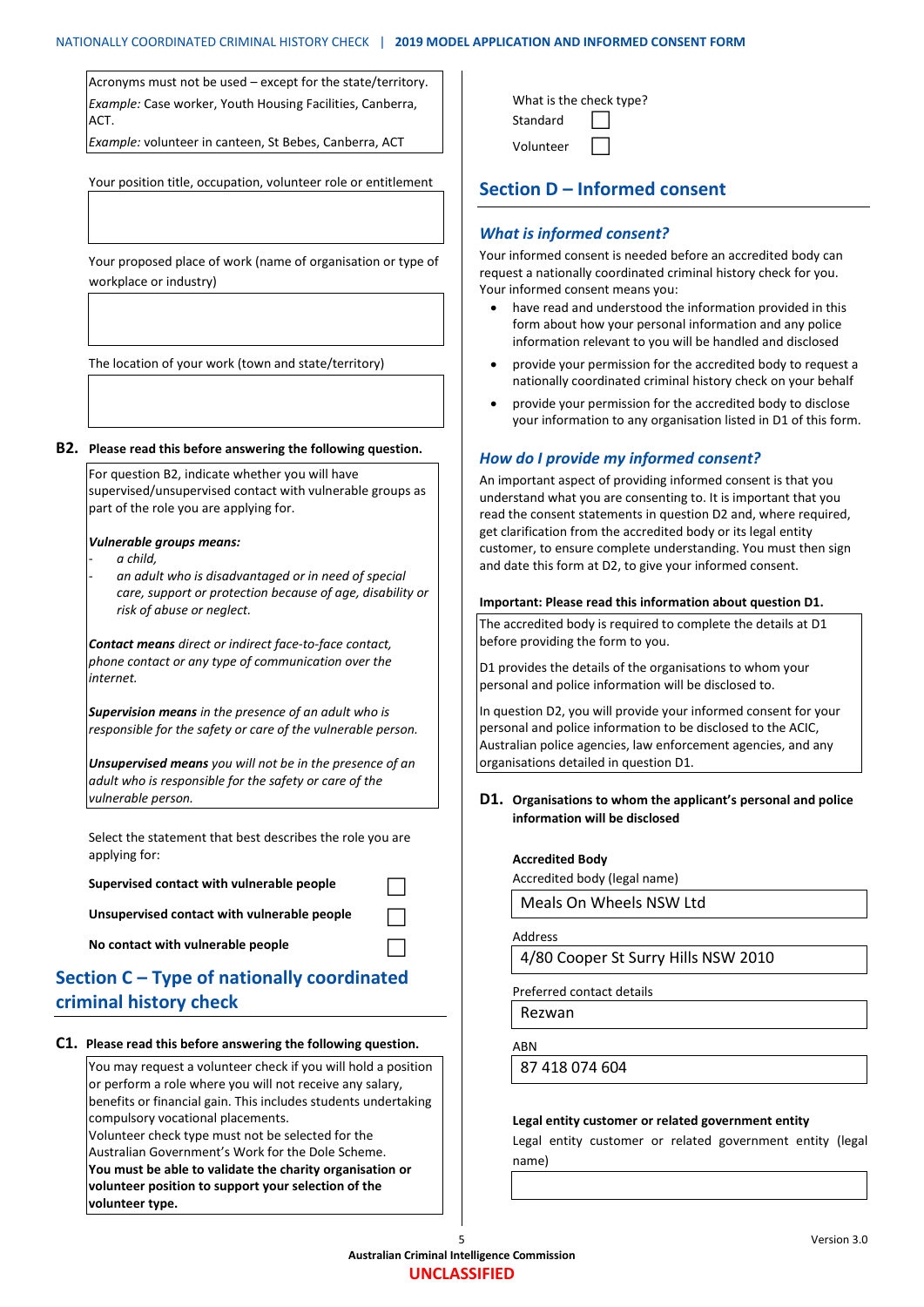#### NATIONALLY COORDINATED CRIMINAL HISTORY CHECK | **2019 MODEL APPLICATION AND INFORMED CONSENT FORM**

|            | Preferred contact details                                                                                                  |
|------------|----------------------------------------------------------------------------------------------------------------------------|
| ABN        |                                                                                                                            |
|            |                                                                                                                            |
|            |                                                                                                                            |
|            | Third parties (as required by law)                                                                                         |
|            | Third party 1 (legal name)                                                                                                 |
|            |                                                                                                                            |
| <b>ABN</b> |                                                                                                                            |
|            |                                                                                                                            |
|            | Third party 2 (legal name)                                                                                                 |
|            |                                                                                                                            |
| ABN        |                                                                                                                            |
|            |                                                                                                                            |
|            |                                                                                                                            |
|            | Permitted offshore transfer arrangements                                                                                   |
|            | Overseas entity (legal name)                                                                                               |
|            |                                                                                                                            |
|            |                                                                                                                            |
|            |                                                                                                                            |
|            | Location (Country)                                                                                                         |
|            |                                                                                                                            |
|            | If more room is required, please list on a separate                                                                        |
| UJ         | sheet, sign and attach to this form.                                                                                       |
|            | <b>Additional sheet attached?</b><br>Yes  <br>No                                                                           |
|            |                                                                                                                            |
|            | D2. Please read this before answering the following question.<br>You must provide your name, read each statement carefully |
|            | and then print your name, sign and date to provide your                                                                    |
|            | informed consent.                                                                                                          |
|            | Applicant's consent to submit a nationally coordinated                                                                     |
|            | criminal history check                                                                                                     |
|            | Family name                                                                                                                |
|            |                                                                                                                            |
|            | First given name(s)                                                                                                        |
|            |                                                                                                                            |
|            | Other given name(s)                                                                                                        |
|            |                                                                                                                            |
| ı,         |                                                                                                                            |
| 1.         | acknowledge that I/the applicant understand the                                                                            |
| 2.         | information on this form.<br>acknowledge that the accredited body named in D1 is                                           |

collecting information in this form to provide to the Australian Criminal Intelligence Commission (ACIC) and police agencies, for a nationally coordinated criminal

history check to be conducted for the purpose outlined in Section B of this form.

- 3. have fully and accurately completed this form, and the personal information I/the applicant, have provided relates to me/the applicant, and contains the full name and all names previously used by me/the applicant.
- 4. acknowledge that withholding and/or providing misleading or false information on this form and in any supplied identity documents is a Commonwealth offence and may lead to prosecution under the *Criminal Code Act 1995 (*Cth*).*
- 5. acknowledge that personal information that I/the applicant provided on this form and on the supplied identity documents may be disclosed to the accredited body named in Section D of this form (including contractors, legal entity customers, related bodies or third parties named in D1 of this form in Australia or overseas, if applicable).
- 6. acknowledge that any information sent by mail or electronically, in relation to this form, including identity documents, is sent at my/the applicant's risk and I/the applicant, am aware of the consequences of sending information in these ways.
- 7. acknowledge that I/the applicant am aware that I/the applicant am providing consent for a nationally coordinated criminal history check to be conducted using all personal information provided in this form and provided in suppled identity documents.
- 8. understand and consent to police information relating to me/the applicant, being disclosed in accordance with the purpose identified in Section B of this form, and applicable legislation and information release policies (including spent convictions legislation described in Australian Government and state or territory legislation).
- 9. give consent to:
	- a. the ACIC and police agencies using and disclosing my/the applicant's personal information that I/ the applicant, have provided in this form and personal information contained in my supplied identity documents to conduct a nationally coordinated criminal history check.
	- b. the ACIC disclosing the police information sourced from the police agencies to other approved bodies and the accredited body named in D1 of this form.
	- c. the accredited body named in D1 of this form disclosing to the legal entity customer, third parties and any permitted offshore transfer arrangements also detailed in D1, my/the applicant's personal information and police information to assess my/the applicant's suitability for the purpose identified in Section B of this form.
- 10. acknowledge that it is usual practice for my/the applicant's personal information and police information to be used by police agencies and the ACIC for law enforcement, including purposes set out in the *Australian Crime Commission Act 2002* (Cth).